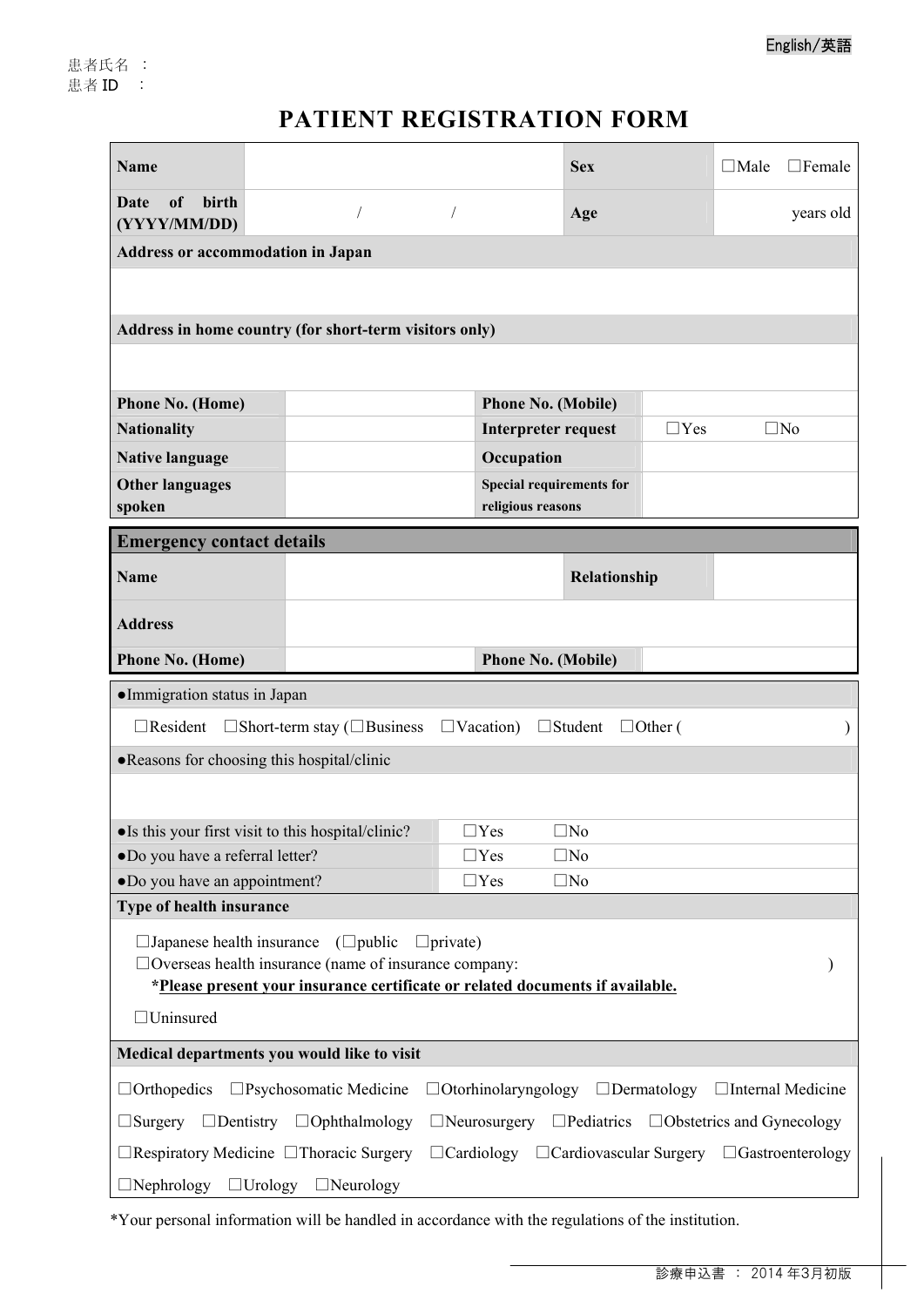English/英語

Please check the appropriate boxes./ あてはまるものにチェックしてください。

| Patient name/ 患者氏名                                                                                   |                                                                                    | Date/ 日付              | day<br>month<br>year<br>/月<br>/年<br>/日 |  |  |  |  |
|------------------------------------------------------------------------------------------------------|------------------------------------------------------------------------------------|-----------------------|----------------------------------------|--|--|--|--|
| Date of birth/ 生年月日                                                                                  | month/ 月<br>$year/$ 年<br>$day/ \Box$                                               | Sex/ 性別               | $\Box$ Male/ 男<br>$\Box$ Female/ $\pi$ |  |  |  |  |
| Height and weight/ 身長·体重                                                                             | Age/ 年齢<br>cm<br>kg                                                                |                       | years old/ 歳                           |  |  |  |  |
| Language/ 言語                                                                                         | Nationality/ 国籍                                                                    |                       |                                        |  |  |  |  |
| Living condition/ 生活状況                                                                               |                                                                                    |                       |                                        |  |  |  |  |
| □ With family member(s) who require nursing care/ 介護しなければならない家族がいる<br>□Have young children/ 幼い子どもがいる |                                                                                    |                       |                                        |  |  |  |  |
| □ Aged household/ 高齢者世帯                                                                              | □Living alone/ 独居                                                                  | □ Single parent/ 母子家庭 |                                        |  |  |  |  |
| □Other/ その他(                                                                                         |                                                                                    |                       |                                        |  |  |  |  |
| Employment/ 職業                                                                                       |                                                                                    |                       |                                        |  |  |  |  |
| □Full-time/ 常勤雇用                                                                                     | □Part-time/ パートタイム                                                                 |                       | □Self-employed/ 自営業                    |  |  |  |  |
| □Retired/ 退職                                                                                         | □Unemployed/無職                                                                     |                       |                                        |  |  |  |  |
| Where is the problem?/ どこの具合が悪いですか?                                                                  |                                                                                    |                       |                                        |  |  |  |  |
| □Decayed tooth/ 虫歯                                                                                   | □False tooth/ 入れ歯                                                                  | □Wisdom tooth/ 親知らず   |                                        |  |  |  |  |
| □Gums/歯ぐき                                                                                            | $\Box$ Tongue/ $\pm$                                                               | □Lips/ くちびる           |                                        |  |  |  |  |
| □Cheek/ 頬                                                                                            | □Jaw joint/ あごの関節                                                                  |                       | □Below the jaw/ あごの下                   |  |  |  |  |
| □ Occlusion (contact between upper and lower teeth)/ ゕゕゕゕゎ<br>□Other/ その他(                           |                                                                                    |                       |                                        |  |  |  |  |
| What symptoms do you have?/ どのような症状ですか?                                                              |                                                                                    |                       |                                        |  |  |  |  |
| □Pain/ 痛い                                                                                            | □Swelling/ 腫れている                                                                   |                       | □ Sensitive tooth/ しみる                 |  |  |  |  |
| □Pus/うみがでる                                                                                           | □Bleeding/ 血が出る                                                                    | □Irritation/ 荒れている    |                                        |  |  |  |  |
| □A filling has come out/ つめ物がとれた                                                                     | □Bad breath/ 口臭                                                                    | □Dryness/ 乾く          |                                        |  |  |  |  |
| □Difficulty in opening the mouth/ 口が開きにくい<br>□Other/ その他(                                            |                                                                                    |                       |                                        |  |  |  |  |
| When did the symptoms start?/ それはいつからですか?                                                            |                                                                                    |                       |                                        |  |  |  |  |
|                                                                                                      | month/ 月<br>Since approximately: $\qquad \qquad \text{year}/ \#$                   | day/ 日ごろから            |                                        |  |  |  |  |
|                                                                                                      | Have you ever had a tooth removed?/ 歯を抜いたことがありますか?                                 |                       |                                        |  |  |  |  |
| □Yes/はい<br>□No/いいえ                                                                                   |                                                                                    |                       |                                        |  |  |  |  |
| Your request for the treatment/ 治療に対する希望                                                             |                                                                                    |                       |                                        |  |  |  |  |
|                                                                                                      | □I would like to have the entire damaged area treated./ 悪いところはすべて治したい              |                       |                                        |  |  |  |  |
| □I would like to have only the teeth that currently hurt treated./ 今痛い歯だけを治したい                       |                                                                                    |                       |                                        |  |  |  |  |
|                                                                                                      | □I do not mind paying for treatment that is not covered by insurance./ 自費診療でもかまわない |                       |                                        |  |  |  |  |
|                                                                                                      | □I would like to have only treatment that is covered by insurance./ 保険の範囲内で治したい    |                       |                                        |  |  |  |  |
|                                                                                                      | □I would like to decide after discussing it with somebody./ 相談して決めたい               |                       |                                        |  |  |  |  |
|                                                                                                      | Are you currently undergoing treatment for any diseases?/ 現在治療している病気はありますか?        |                       |                                        |  |  |  |  |
|                                                                                                      |                                                                                    |                       |                                        |  |  |  |  |
| □No/いいえ                                                                                              |                                                                                    |                       |                                        |  |  |  |  |
|                                                                                                      |                                                                                    |                       |                                        |  |  |  |  |

*\*Please fill in the reverse side of the all pages as well, where necessary./* ※裏面もご記入ください。